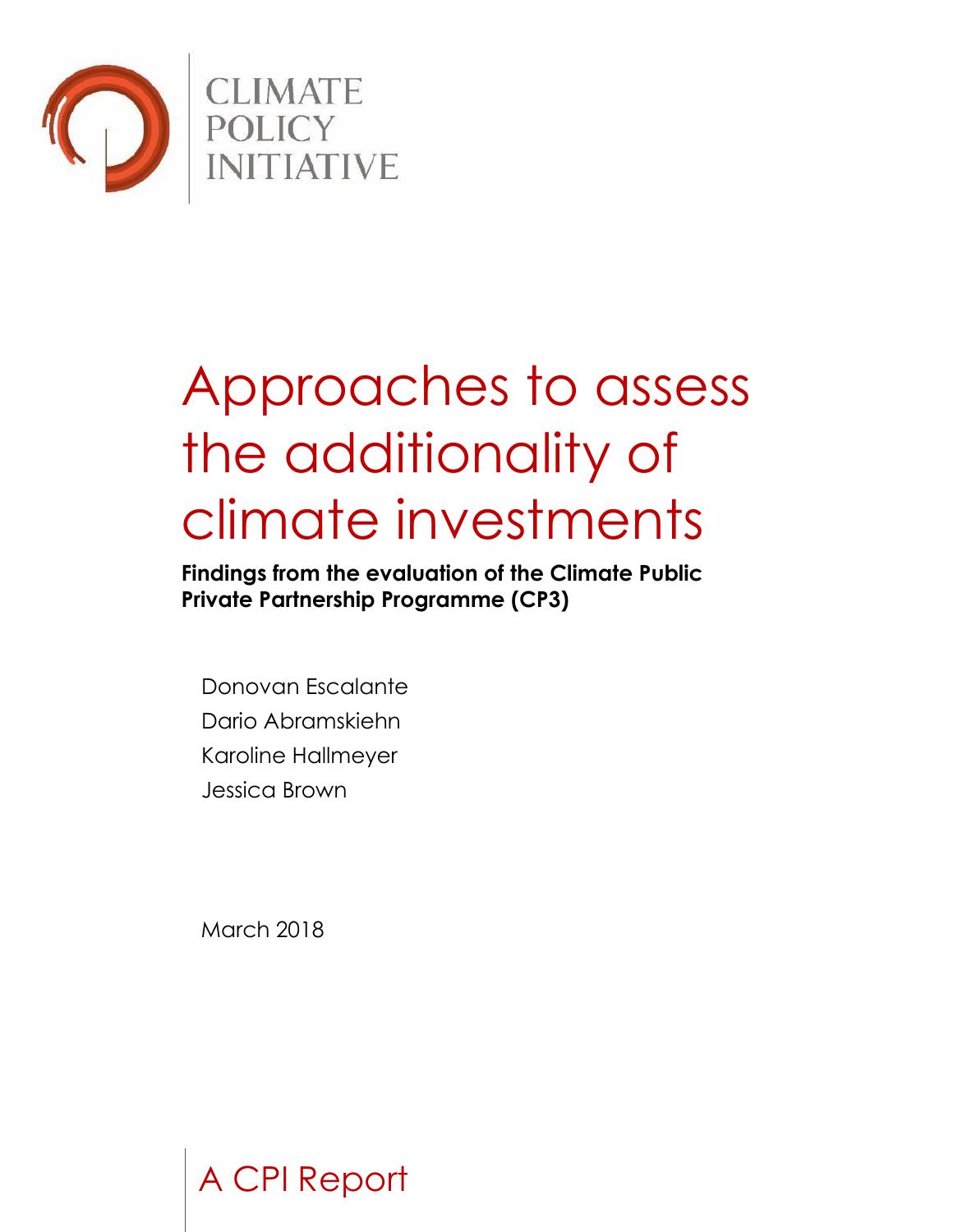#### **Acknowledgements**

The authors of this publication would like to acknowledge the valuable input and support from Rebecca Adler, John Mayhew and Kirsty Wilson (LTS International), Julia Reybould (BEIS), Serina Ng and Dharshan Wignarajah (DFID), Johanna Klein (IFC) and Caroline Dreyer, Elysha Davila, Amira Hankin, Barbara Bucher (CPI). The authors are solely responsible for any errors and omissions in this publication.

| <b>Descriptors</b> |                                                           |
|--------------------|-----------------------------------------------------------|
| Sector             | Climate Finance                                           |
| Region             | Global                                                    |
| Keywords           | Additionality, Climate finance, Monitoring and Evaluation |
| Contact            | Donovan Escalante donovan.escalante@cpiclimatefinance.org |



This material has been funded by UK aid from the UK government; however the views expressed do not necessarily reflect the UK government's official policies

#### **About CPI**

With deep expertise in policy and finance, CPI works to improve the most important energy and land use practices around the world. Our mission is to help governments, businesses, and financial institutions drive growth while addressing climate risk. CPI works in places that provide the most potential for policy impact including Brazil, Europe, India, Indonesia, and the United States.

Copyright © 2018 Climate Policy Initiative [www.climatepolicyinitiative.org](http://www.climatepolicyinitiative.org/)

All rights reserved. CPI welcomes the use of its material for noncommercial purposes, such as policy discussions or educational activities, under a Creative Commons Attribution-NonCommercial-ShareAlike 3.0 Unported License. For commercial use, please contact *admin@cpisf.org* 

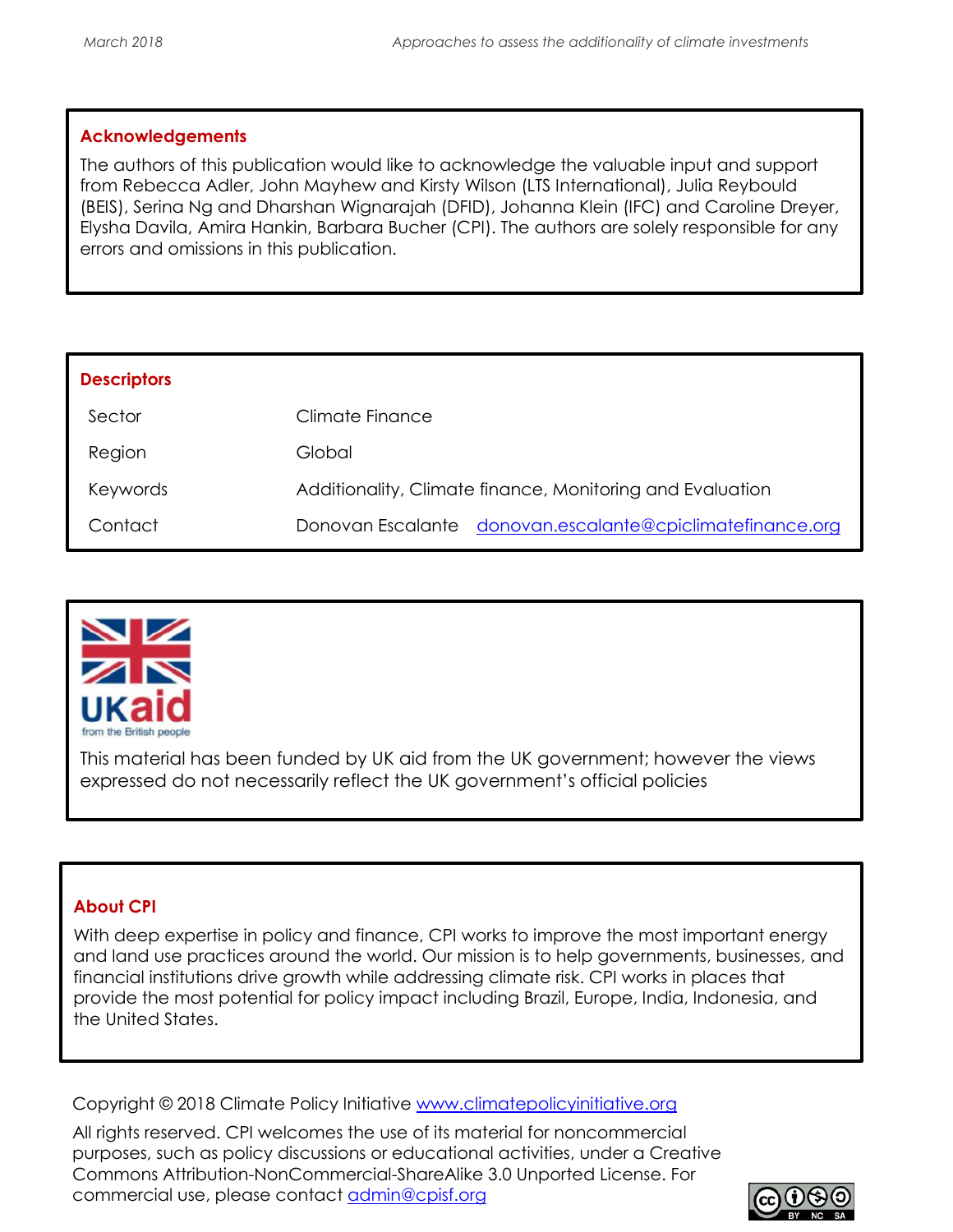# <span id="page-2-0"></span>**Executive Summary**

#### **As governments and development finance institutions scale up delivery of climate finance commitments, the question of how to measure and ensure additionality becomes increasingly important.**

This paper presents new methodological approaches for assessing the additionality of climate investments, developed by Climate Policy initiative (CPI) through ongoing work monitoring and evaluating the Climate Public Private Partnership (CP3). CP3 is a GBP £130m program, funded by the UK's International Climate Fund, which invests in climate-focused private equity (PE) funds in developing countries. It has dual commercial and development objectives, and aims to demonstrate to the market that climate investment is feasible and profitable.

Although a clear definition is yet to emerge, the term "additionality" has become a key part of the climate finance lexicon in various contexts. One is in the context of commitments in climate agreements by developed countries to deliver "new and additional" resources to developing countries for measures taken to address climate change (UN, 1992). See Brown,

2010 for a discussion on this.

The other context is in terms of effectiveness. Public actors have a common desire and mandate to ensure that limited funds can bring about a transformation in the global development path to one compatible with less than 2° C of warming. Directing financial resources towards technologies and business models where the private sector is already investing at the scale needed is not effective. Limited public investments should be invested in transformative initiatives that have the potential to deploy new technologies, reach new markets, and leverage additional private investment.

The concept of additionality is easy to understand, but difficult to apply and measure. Assessing the additionality of CP3's investments required us to create a tailored framework to examine the roles that the program played, and the contexts in which it invested in order to make a determination on the likelihood of additionality.

One particular focus was the commercial nature of CP3. The business

## **Key findings at a glance**

- The methodological framework in this paper provides a way to assess the additionality of climate investments through private equity. With some adjustment, it can also be applied to other types of finance.
- Conceptually, the framework is based on the assumption that an investment is additional if it represents a deviation from a BAU scenario.
- The degree of deviation is assessed by exploring the barriers to overcome, and the roles played in overcoming them.
- An investor can demonstrate additionality by crowding in private finance, increasing a venture's access to finance, showcasing new technologies or business models to a market, and raising the environmental and social standards of a venture.
- Higher return expectations and risk appetite mean private equity funds tend to target markets and sectors where investments are more likely to be additional. Development finance providers can continue to explore private equity as one of a mix of instruments to deliver on their goals.

case centers on the theory that by undertaking investments in commercial terms and proving that climate investments can be profitable, it could encourage the private sector to develop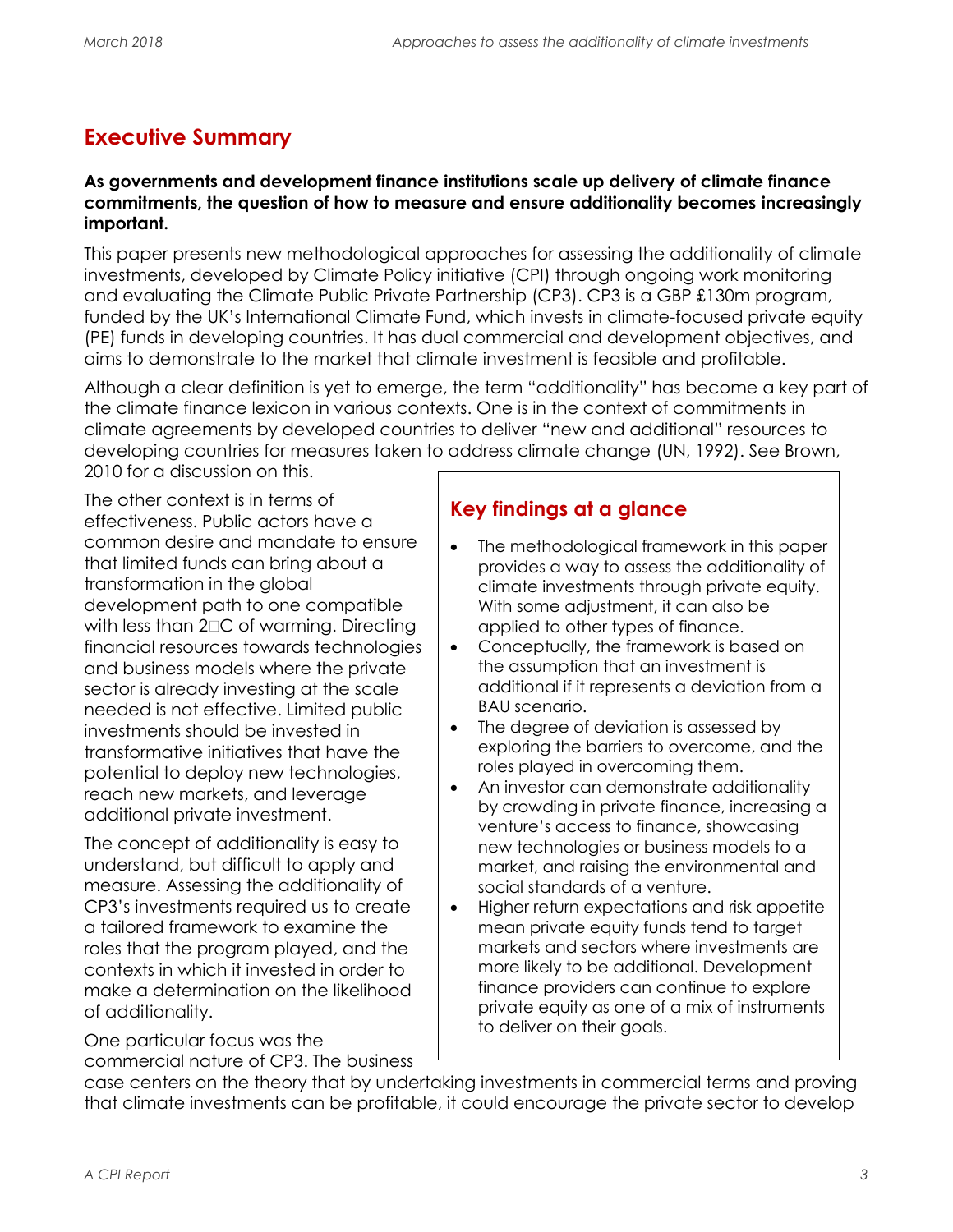and invest. However, economic theory tells us that, in an efficient market where market returns are available, private investors would already be available to undertake these investments begging the question, "Can a program that achieves commercial returns be additional?"

This paper will show two approaches used to examine the question of additionality for CP3. One approach is *qualitative,* and uses a multi-criteria assessment (MCA) framework applied through case studies. The other is *quantitative*, and explores additionality through a composite index that assesses the investment environment in countries where investments took place. These approaches have different aims and are complementary, allowing evaluators the ability to assess the additionality of specific investments and also undertake portfolio-level assessments.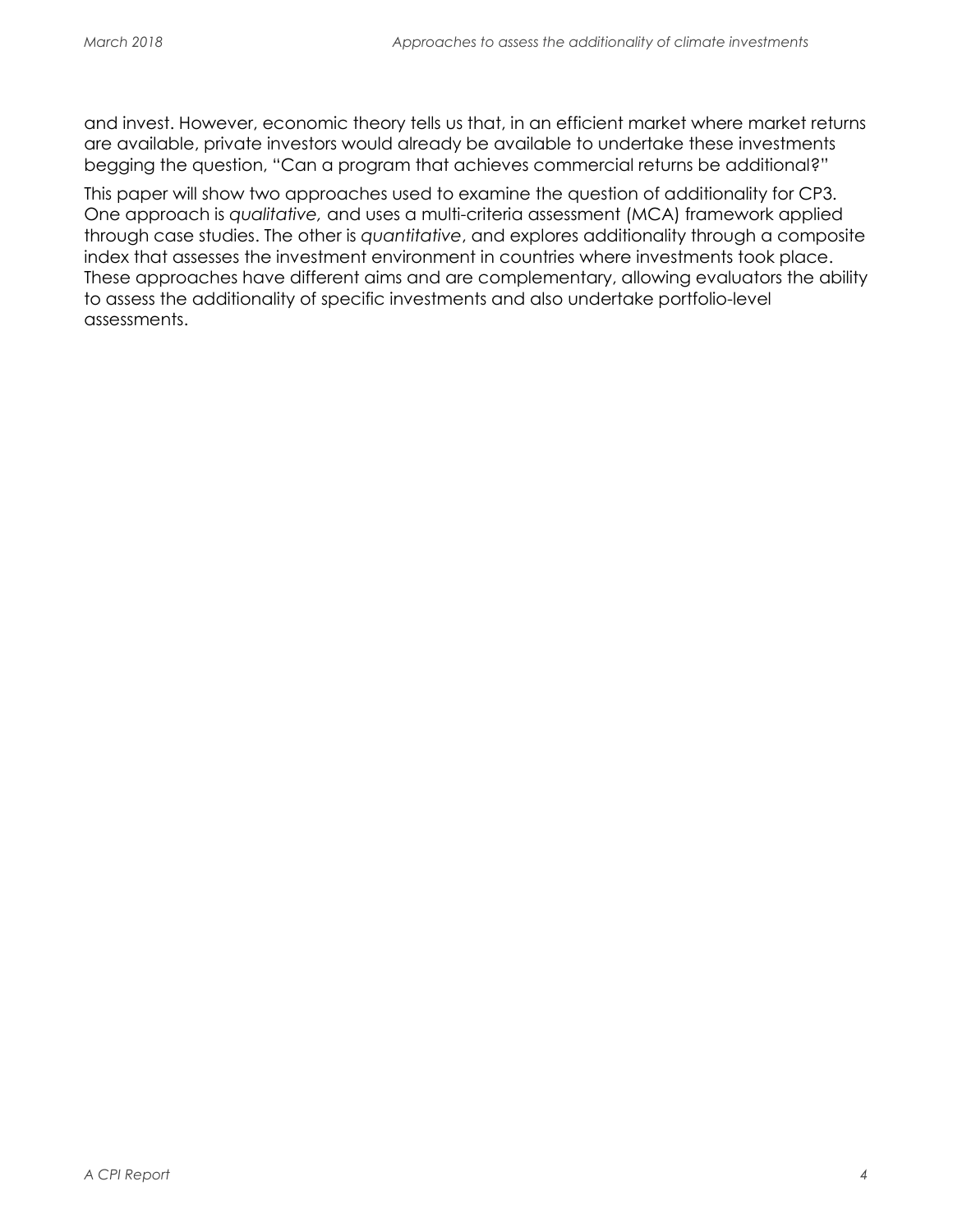# **Table of Contents**

| 3. |  | $\overline{14}$ |
|----|--|-----------------|
|    |  | 15              |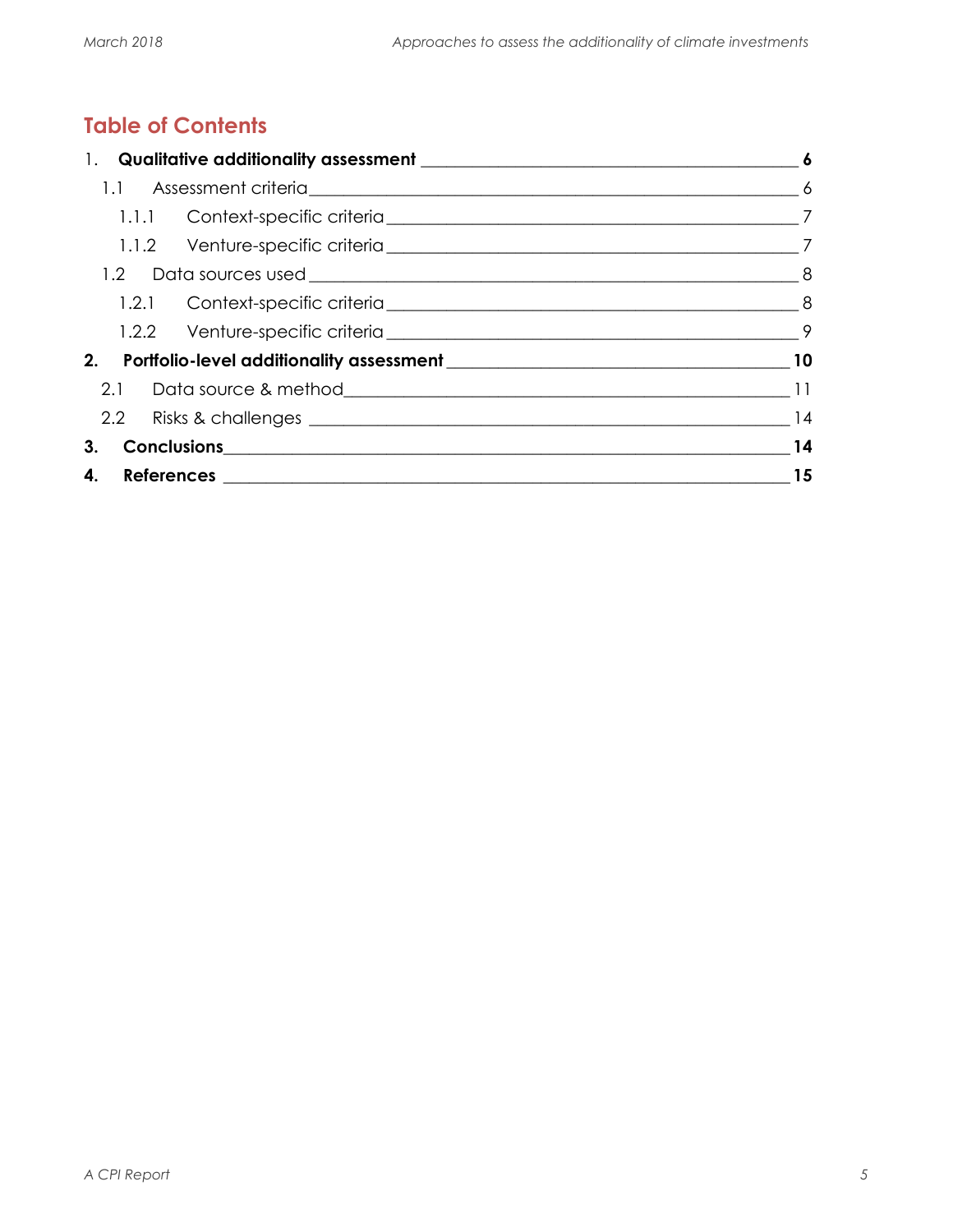# **1. Qualitative additionality assessment based on a multi-criteria assessment framework**

This approach is grounded on the theory that an investment is additional when it demonstrates a strong deviation from a counterfactual or business-as-usual (BAU) scenario. To determine this, we developed eight criteria to examine how various contextual elements enabled or hindered an individual investment, to show if the investment would have been likely to happen had the CP3 funds not been available.

For example, the policy landscape is an important factor driving private investment. An unfavorable policy environment for renewable energy is seen as a significant investment barrier, an investment *that happens despite this* is more likely to be additional. The more barriers an investment overcomes, the greater the likelihood of additionality.

Certain challenges inherent in the assessment needed to be addressed, including:

- **Lack of knowledge of counterfactual outcomes:** an alternative scenario can never be truly known.
- **Imperfect information:** information on every conceivable variable and condition that may have influenced the outcome of a project is not obtainable.
- **Lack of data and data comparability:** by virtue of being associated with different regions, sectors, and many other variables, investments cannot be perfectly comparable.
- **Informant bias:** research participants have their own perspectives and biases that may influence the information they provide, or how they interpret it.

Given these challenges, we opted to use a multi-criteria assessment (MCA) framework to help understand additionality in a wide range of contexts and piece together a likely counterfactual outcome<sup>1</sup> . An MCA draws on multiple pieces of evidence to provide broad context, triangulate data sources, and overcome informant bias and imperfect data.

#### **1.1 Assessment criteria**

The criteria developed were influenced by work from the Donor Committee for Enterprise Development (DCED, 2014), Institute of Development Studies (IDS), Private Infrastructure Development Group (PIDG), International Finance Corporation (IFC), and CPI analysis. Eight criteria were developed and split into two categories:

- **Context-specific criteria,** which examine the context in which an investment took place (e.g., policy environment, institutional environment, market environment, and domestic value chains and human capital) and employ a barriers-assessment approach, wherein greater barriers to private investment increase the likelihood that a given investment was *additional*.
- **Venture-specific criteria,** which examine the specific circumstances of an investment in an individual company or project and the role that CP3-related funds played in enabling these investments (e.g., increasing the investment's access to finance, crowding-in additional private finance into the venture, providing a "demonstration

 $\overline{a}$ 

<sup>&</sup>lt;sup>1</sup> What would have happened without the CP3 intervention.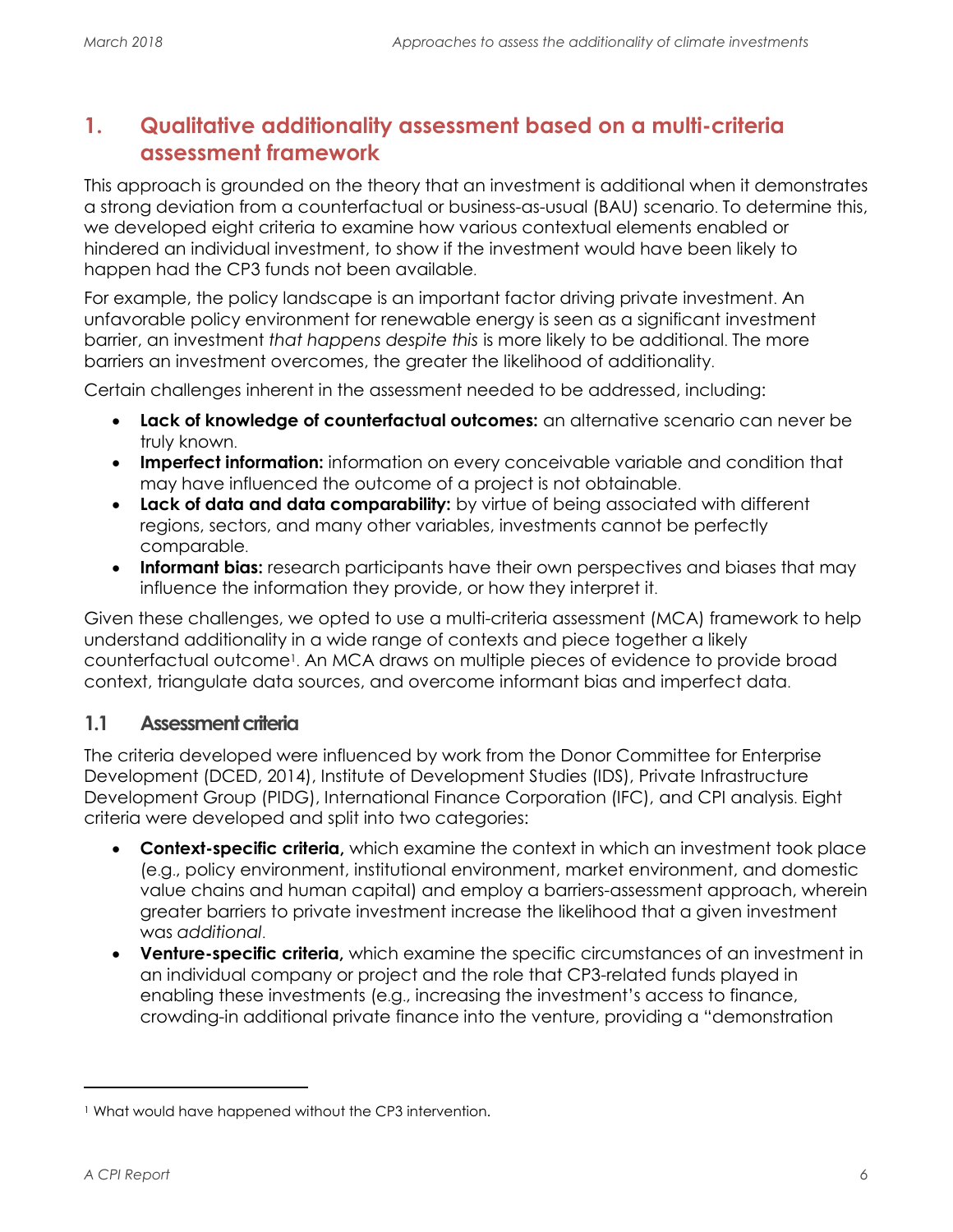effect" to other private actors, or improving investment environmental, social, and governance (ESG) standards and practices).

#### 1.1.1 CONTEXT-SPECIFIC CRITERIA

A barriers-assessment approach is used to answer context-specific criteria. For each, the presence, or lack of, significant barriers to private investment informs the understanding of what would likely happened in a BAU scenario in which the public or philanthropic investor would not have intervened. The four context-specific criteria are:

- **1. Policy Environment** A robust policy environment with sound, credible, and predictable policies (e.g., targets, subsidies, mandates, standards, etc.) related to target sectors means that investors are more likely to invest in them. If a project is located in a country where there are no, weak, or limited policies supporting the target sector, private investment will be more challenging. Investments are more likely to be additional in country contexts where policy environments are weak or non-existent, and less likely to be additional in country contexts where policy environments are stronger and more supportive.
- **2. Institutional Environment** A country with a robust legal, regulatory, and institutional environment is more likely to attract investors. If a project is located in a country where institutions are weak, investment will be more challenging. Investments are more likely to be additional in country contexts where the legal, regulatory, and institutional environments are weak or non-existent, and less likely to be additional in country contexts where they are strong.
- **3. Market Environment** A market environment with a strong economy, robust financial institutions, sophisticated capital markets, access to debt with suitable interest rates and tenors, strong historical track record of investment in the particular sectors targeted by the public or philanthropic investor (e.g., renewable energy, water, resource efficiency, etc.), and other variables, makes private investors more likely to invest. Investments are more likely additional in countries with weak markets, and less likely to be additional in countries with well-established markets.
- **4.** Value Chains and Human Capital A country with developed value chains and plenty of qualified human capital is more likely to attract investors. If a project is located in a country where these are weak, investment will be more challenging. Investments are more likely to be additional in countries where sectoral value chains do not exist domestically, and where needed human capital or sector-specific expertise is lacking. Vice versa, in countries with well-developed value chains and an abundance of sector specialists, the investment is less likely to be additional.

#### 1.1.2 VENTURE-SPECIFIC CRITERIA

Venture-specific criteria focus on the specific circumstances of an investment and *the role* the public or philanthropic investor played in the investment outcome, as well as whether the investment contributed to the objectives of the program. The four venture-specific criteria are:

**1. Crowding-in private investment** – "Crowding-in" (attracting) private investment is a core objective of many climate finance programs. This criterion examines whether or not the public investment led to the mobilization of additional private investment in the company or project. To determine whether it did, we looked at two factors: 1) the existence of private finance in the venture that occurred alongside, or after, the public investment; and 2) the role the public investor played in crowding-in this finance. To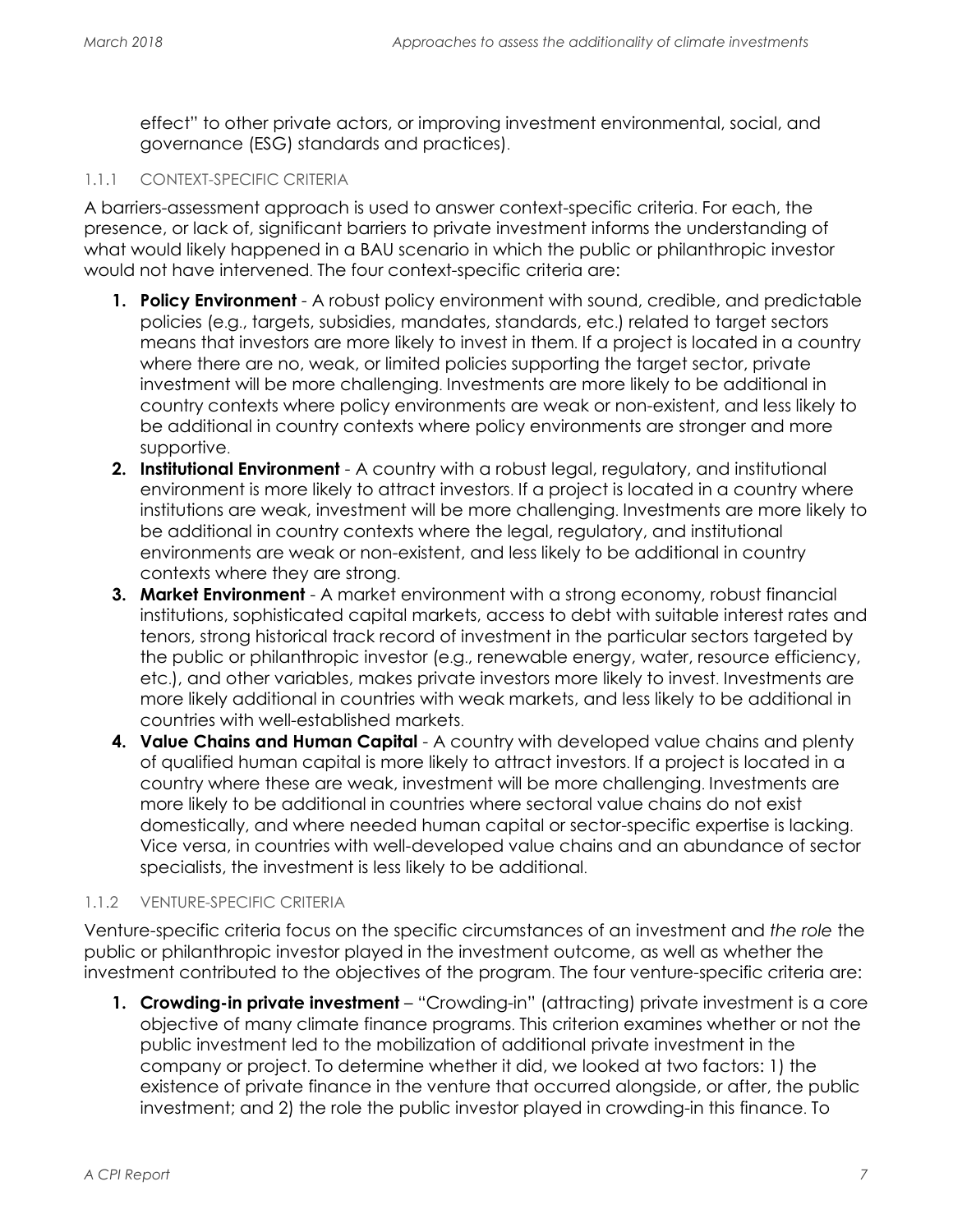assess this, we categorized the common roles a private equity fund can play that can lead to the mobilization of additional finance. The typology below was designed to assess the role of private equity investors, but it can be modified to fit other funding instruments or asset classes.

- a. Broker function wherein the fund actively pursues other equity investors to invest in a given venture.
- b. Certification effect wherein the role or reputation of the fund manager lends credibility to a venture and persuades subsequent investors to invest.
- c. Management support wherein the fund works directly with the management of a particular venture to provide support that enabled them to crowd-in additional financing.
- **2. Access to finance -** This criterion asks whether a venture would have been able to obtain finance from other sources, comparable to what was provided through the public or philanthropic instrument. Comparable finance has similar terms (e.g., type, rates, tenors, currency, etc.) and is available to the same company or project under the same circumstances. An investment is considered additional if comparable finance was unavailable prior to the investment or if the public or philanthropic investment increased a venture's access to finance (e.g., by providing equity that allowed a company to raise debt).
- **3. Demonstration effect -** Projects with demonstration effects can be defined as those that "led other market participants to change their behavior without [further] involvement" (IFC 2013). Ventures that demonstrate new business models or technologies and thus promote changes in investor behavior are powerful levers that can help deliver impacts beyond direct financial benefits. If a venture demonstrates new technologies or business models in a given market, it is deemed to be additional.
- **4. Improved ESG standards and project quality**  If the public or philanthropic investor requests the implementation of ESG standards and other non-financial conditions tied to the fund's investment, that would not have occurred otherwise and increase the development impact of the project, they are considered to contribute to the additionality of an investment.

#### 1.2 **Data sources used**

#### 1.2.1 CONTEXT-SPECIFIC CRITERIA

For the assessment of the additionality of renewable energy investments we have used the following four primary data sources:

- **Climatescope** is an annual index and country-level assessment from Bloomberg New Energy Finance (BNEF) that examines the investment climate for a variety of renewable energy technologies in 55 countries around the world (BNEF 2015). Climatescope is used to assess the 'Policy Environment' and 'Value Chains and Human Capital' criteria for renewable energy sector investments.
- **Venture Capital and Private Equity (VCPE) Country Attractiveness Index** is an annual index produced by IESE Business School that benchmarks the attractiveness of 120 countries for institutional venture capital and private equity investment based on a variety of economic, political, institutional, and social criteria (IESE 2015). VCPE data is used to score the 'Institutional Environment' and 'Market Environment' context criteria for all CP3 investments. For assessing the 'Institutional Environment' based on the VCPE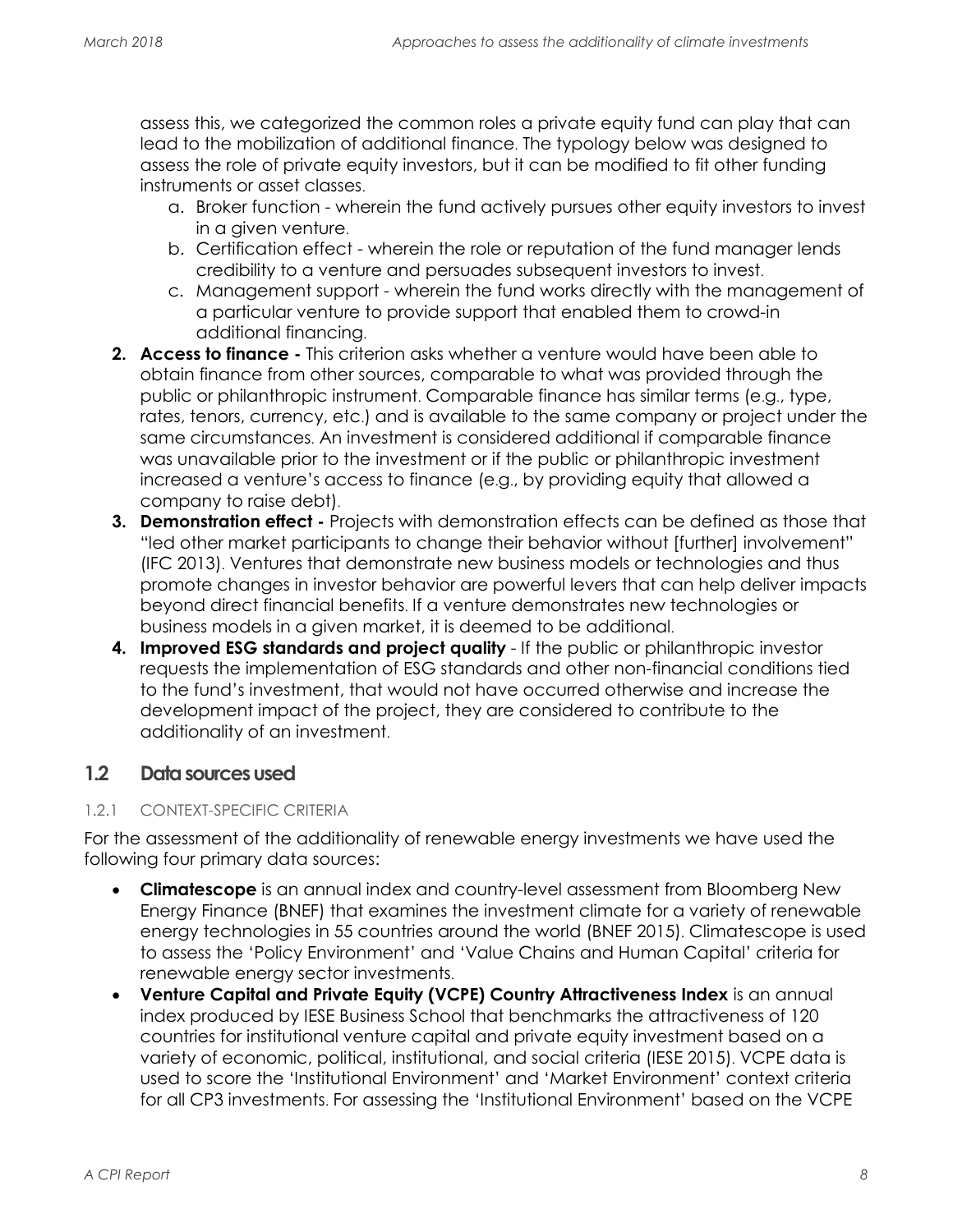Index we focused on their indicators for "Investor Protection and Corporate Governance," "Labor Regulations," and "Bribing and Corruption." 'Market Environment' scores were based on VCPE Index indicators "Economic Activity" and "Depth of Capital Market."

- **Literature** provides additional information to assess criteria and complements Climatescope and VCPE results. The literature review aims to identify elements of the 'policy environment' and 'value chains and human capital' that are essential to enabling private investment. If a particular key element of the policy environment is missing, it is treated as a "barrier" to private investment. The greater the number of barriers to private investment observed, the greater the likelihood that CP3's investment was additional.
- **Investor interviews** offer additional perspectives on the aforementioned indexes and literature. They offer more up-to-date insights and a glimpse into the thinking of investors who are undertaking the specific investment being evaluated.

These sources are modified for other sectors and can be tailored to other funding instruments. For example, Climatescope focuses on renewable energy and thus needs to be replaced by a literature review, or another sector specific index when evaluating other sectors. The same rationale can be applied.

#### 1.2.2 VENTURE-SPECIFIC CRITERIA

Venture criteria are assessed based on stakeholder interview data and company documents. A determination is made on either 1) the presence of a given condition (e.g., crowding-in private finance) and 2) a specific role that the CP3-related fund played in enabling this condition (e.g., playing a broker function that brought additional equity investment from other investors). The flow-charts in figures 1-4 are a visual depiction of the decision process to determine additionality for a criterion. The evidence for individual sub-criteria is based on a qualitative analysis of interview answers.



#### **Figure 1: Crowding-in private finance**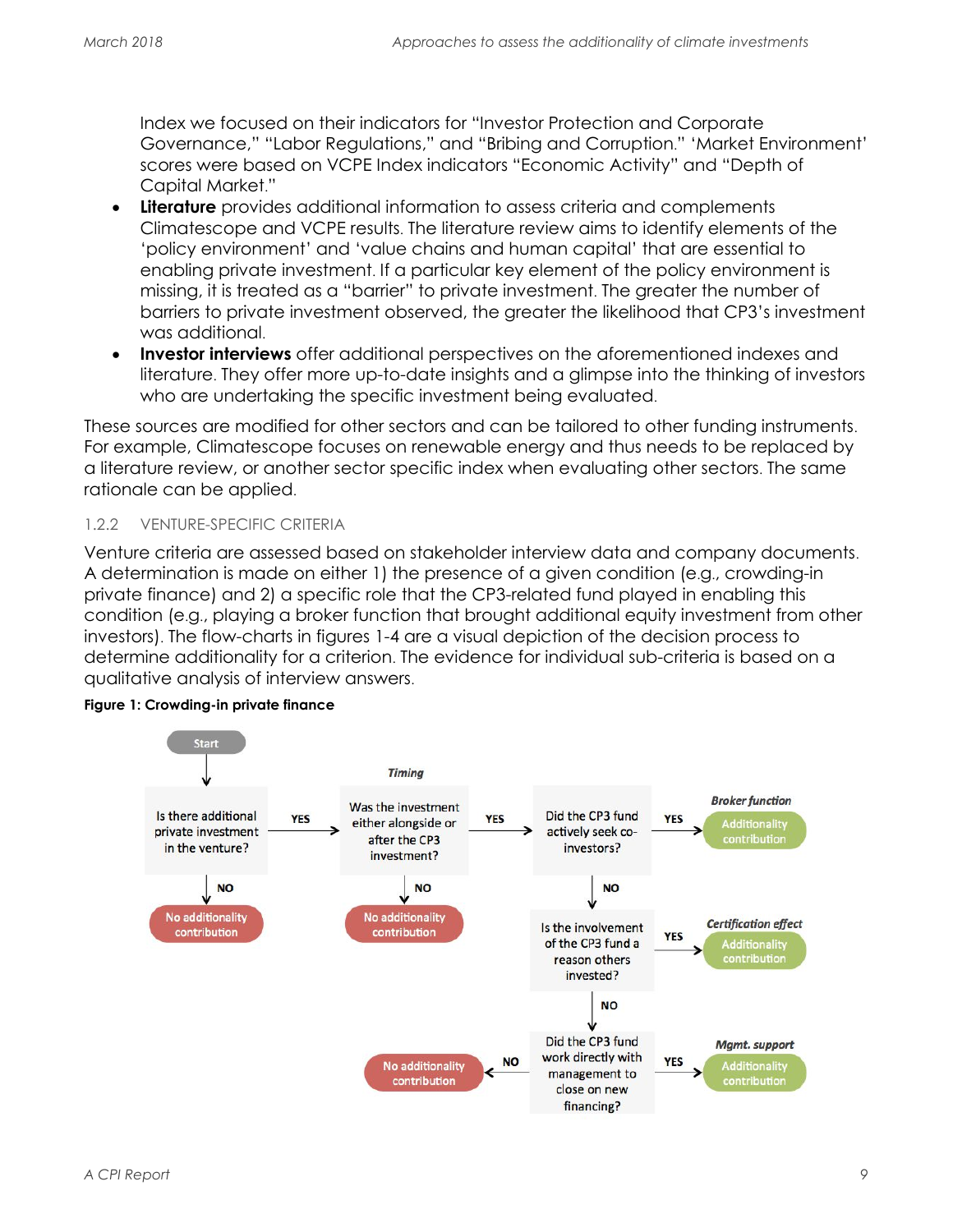

## **2. Portfolio-level additionality assessment**

The previous section provided a qualitative approach to assess additionality, which is best suited for individual cases to inform on the context and mechanisms by which investments can be considered additional to the market.

However, CP3 and other programs make dozens or hundreds of individual investments. Thus, there is a need to determine additionality on a portfolio basis in a way that is less resource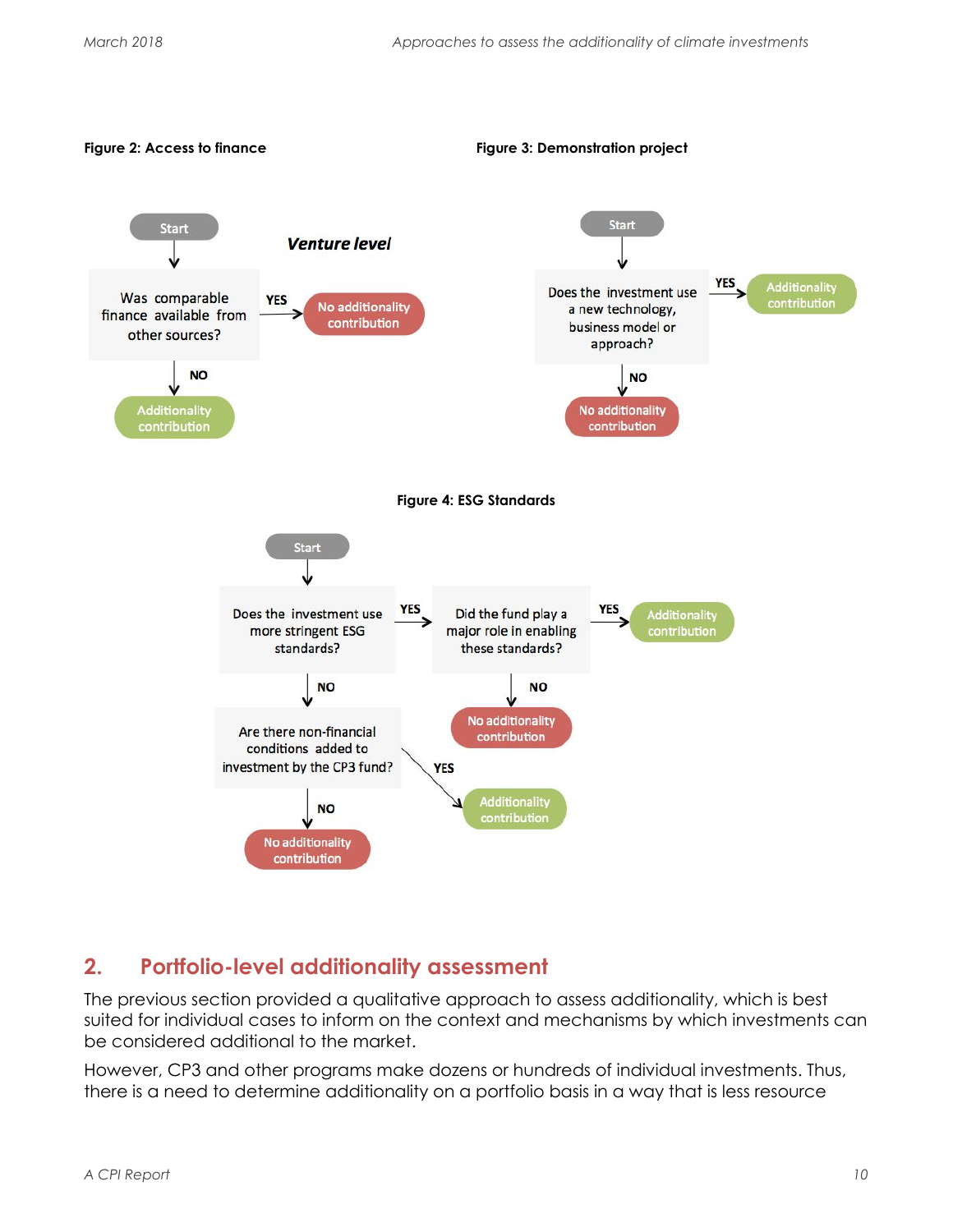intensive than individual case studies. In response to these needs, a simplified approach was developed. The approach is underpinned by academic evidence that links the amount of private equity investment in a given country to a country's score in the IESE Business School Venture Capital & Private Equity Country Attractiveness (VCPE) Index (Groh, Liechtenstein, Lieser, & Biesinger, 2015). This approach informs on the additionality of investment in a given country. However, it does not inform on other factors; most importantly, the additionality of investment in a sector. Certain types of technologies (e.g., nuclear fusion) do not receive much private investment even in countries, with well-developed capital markets that would score highly in the VCPE Index.

#### **2.1 Data source & method**

There is a strong evidence base that links expected private equity investment levels to the score a country receives in the VCPE Index - a composite measure that benchmarks the attractiveness of 120 countries to venture capital and private equity allocations (Groh, Liechtenstein, Lieser, & Biesinger, 2015). The index considers key drivers of investment and scores countries accordingly. Figure 5 shows the relationship between the VCPE score (x-axis) and a logarithmic scale of average investment flows over three years (y-axis).

In order to provide a quantitative estimate on the amount of financial flows in the portfolio that were additional, we converted the VCPE score to an additionality modifier. The modifier represents an estimated percentage change between a BAU scenario and a scenario with the program in place.

[Figure](#page-11-0) 5 shows a clear link between the VCPE score and subsequent investment. The VCPE Index ranges from 0 to 100 with the higher scores signalling better investment environments. There is a clear threshold at 45 – this is the score below which private equity investment is highly unattractive. If we convert to an additionality modifier using percentages, it's safe to assume that an investment in a country with a score below 45 is 100% additional, as it is highly unlikely other private equity investors will invest in countries that score below this threshold. Countries below this threshold include: Angola, Burundi, Chad, Mauritania, Lesotho, etc.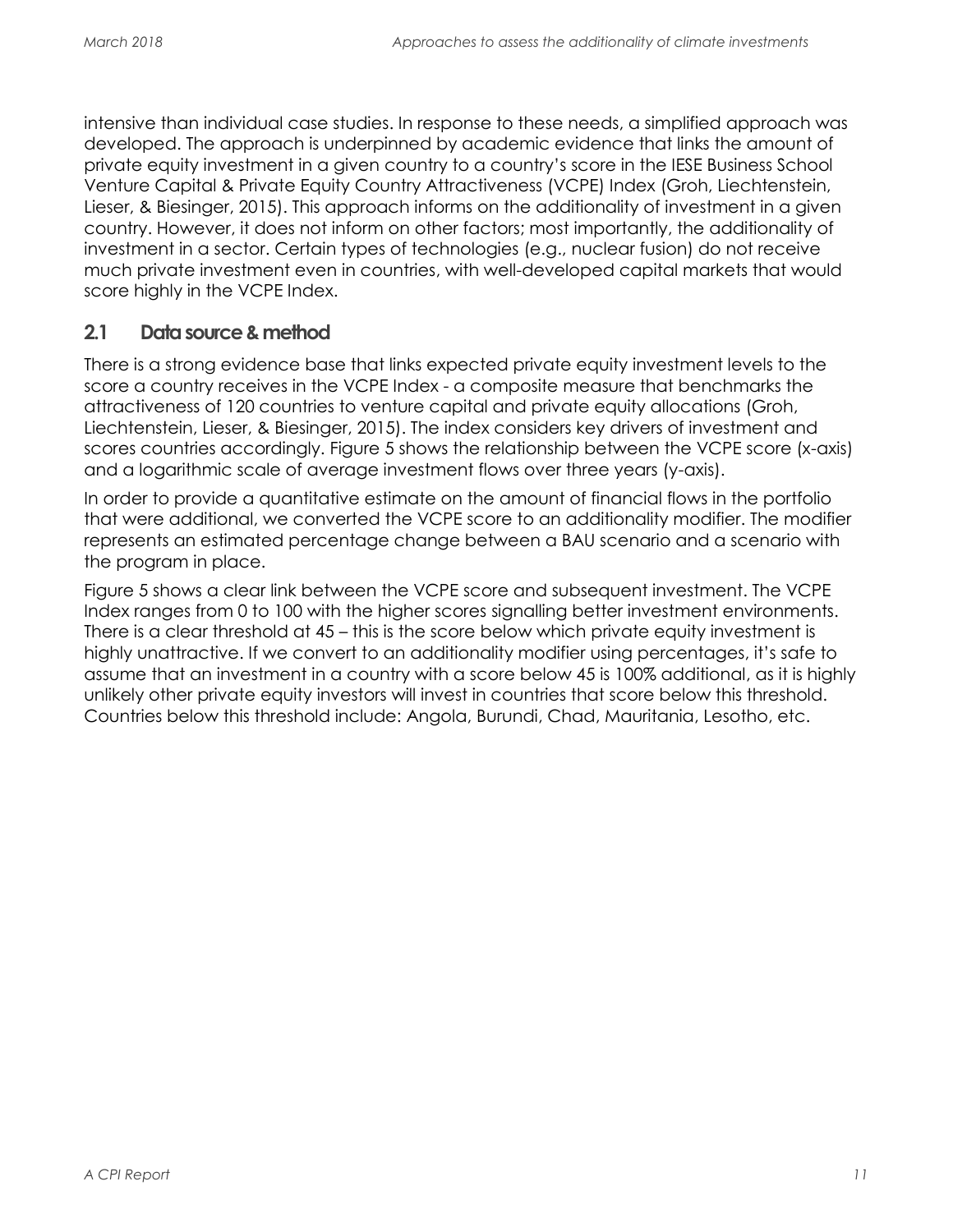<span id="page-11-0"></span>**Figure 5: Tracking power of the VCPE Index. A country that scores below a 45 in the VCPE Index is a highly unlikely destination for private equity and venture capital investment. There is a clear relationship between the VCPE score in a country and the level of investment. Source: IESE 2015**



The next step was to come up with the upper threshold in which countries would be considered 0% additional. Figure 6 shows the relationship between Internal Rate of Return (IRR) (y-axis) and VCPE Index score (x-axis). There is strong evidence that the higher the score, the higher the expected returns and (it can be assumed) the more desirable a country is for investment. To set the upper boundary for additionality, we determined an IRR threshold that is attractive for commercial PE investors, and where CP3 investment would no longer be considered additional. Median private equity fund returns were drawn and analysed from a very large dataset of global private equity funds<sup>2</sup> . It was found that twenty one percent is the median IRR of PE investments. Based on the data in Figure 6, we can conclude that, if a country has a score greater than 75, it is expected IRR is higher than the median and, therefore, attractive to a commercial PE investor. Thus, an upper boundary for the VCPE index was set at 75, above which an investment is considered to be 0% additional. We used private equity IRRs. However, the IRR threshold could be modified depending on the type of finance being provided and the expected returns for a given investor class.

The final piece is to derive a scale that relates additionality to VCPE country scores for countries that fall between the two thresholds. The easiest and most transparent approach is to derive a linear relationship between the two thresholds and set the additionality modifier accordingly. The range between the two thresholds is 30 (upper threshold 75 and lower 45). The midpoint of that range would be 15, which implies an additionality "score" of 50% for countries that score 60 in the VCPE index. This approach is proposed for its simplicity, but

 $\overline{a}$ 

<sup>2</sup> [http://gsm.ucdavis.edu/sites/main/files/file-attachments/giants\\_text.pdf](http://gsm.ucdavis.edu/sites/main/files/file-attachments/giants_text.pdf)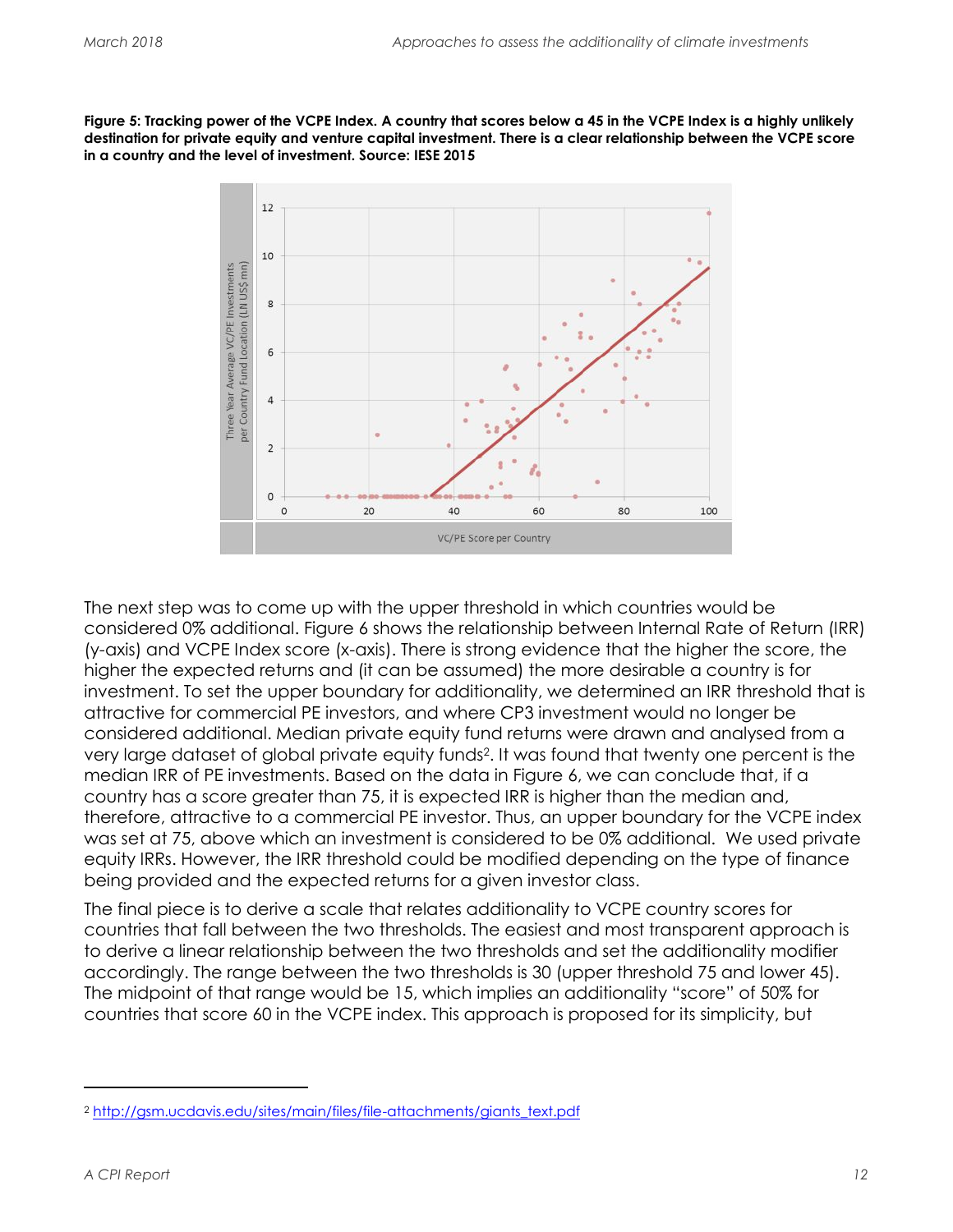alternative approaches could include scoring according to relative levels of investment flows which would provide greater weight to countries on the bottom of the scale.

**Figure 6: Investment performance in relation to VCPE score Source: IESE 2015**



Figure 7 shows the relationship between VCPE scores, additionality modifiers, and additionality adjusted flows of a USD 100m indicative portfolio. Using this approach, we would consider USD 55.7m of the investment flows additional.

#### **Figure 7: Indicative portfolio and additionality adjusted finance flows**

| <b>Country of</b><br>investment | <b>VCPE</b><br><b>Score</b> | Additionality<br>modifier | Total<br>investments<br>(\$m) | <b>Additionality-</b><br>adjusted totals (\$m) |
|---------------------------------|-----------------------------|---------------------------|-------------------------------|------------------------------------------------|
| India                           | 68                          | 23%                       | \$12                          | \$2.80                                         |
| <b>Brazil</b>                   | 61.3                        | 46%                       | \$26                          | \$11.87                                        |
| Vietnam                         | 52                          | 77%                       | \$25                          | \$19.17                                        |
| Egypt                           | 45.2                        | 99%                       | \$5                           | \$4.97                                         |
| Philippines                     | 59.1                        | 53%                       | \$32                          | \$16.96                                        |
|                                 |                             | <b>Total</b>              | \$100                         | \$55.77                                        |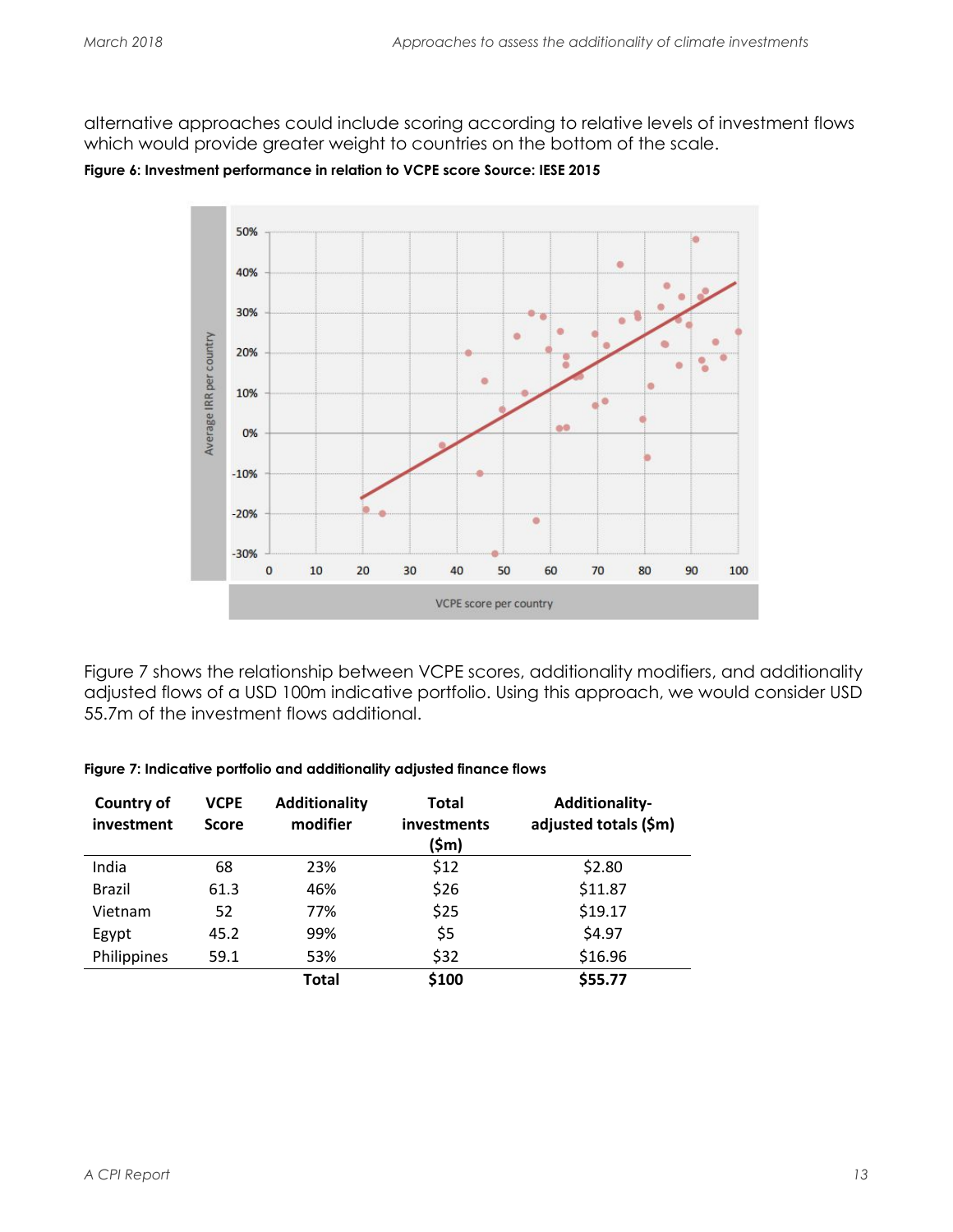#### **2.2 Risks and challenges**

**Lack of sector and venture-specific context** - the additionality modifier provides a high-level view and is less precise than the approach introduced in Section 1*.* It does not incorporate sector or venture specific data which provide very important context.

When applying both methods to the CP3 program we found that the results of both methods can diverge. In some cases, when applying the MCA framework to an investment, we were able to determine a higher degree of additionality than with the quantitative approach. This is especially important to consider in large and highly diverse countries, such as China, in which additionality of investments are highly dependent on location and sectors.

Therefore, the suggested "additionality modifier" is meant to assess country-context at a very high level. Inherently, it will lose most nuance in doing so. Nonetheless, it can provide valuable quantitative input to program managers about where money is going – and whether it is broadly going into countries where it is more or less likely to be additional.

We recommend the index be complemented by other approaches, and results interpreted accordingly.

**Reliance on single data source** - this method uses a single data source – the VCPE index. If the Index is delayed in a given year, or stops being published, it could render this metric unviable. Similarly, this could also be the case if it declines in quality, changes its measurement criteria, does not cover some countries where CP3 investments have occurred, or other potential changes that could impact M&E efforts relying on it.

# **3. Conclusions**

Our experience with the development of these methodologies shows that evidence-based approaches are possible when evaluating the additionality of climate investments. The methods shown can be used by funders, researchers, and evaluation practitioners, both on an ex-ante and ex-post basis, to increase the effectiveness of investments and target areas where commercial investment is lacking.

Nonetheless, much more work is needed. Specifically, in terms of creating methods that can be applied to other types of investment modalities, and to a wider range of projects and sectors. Common definitions and evaluation approaches also need to be pursued by funding organizations and stakeholder groups to allow for better coordination, and more effective interventions.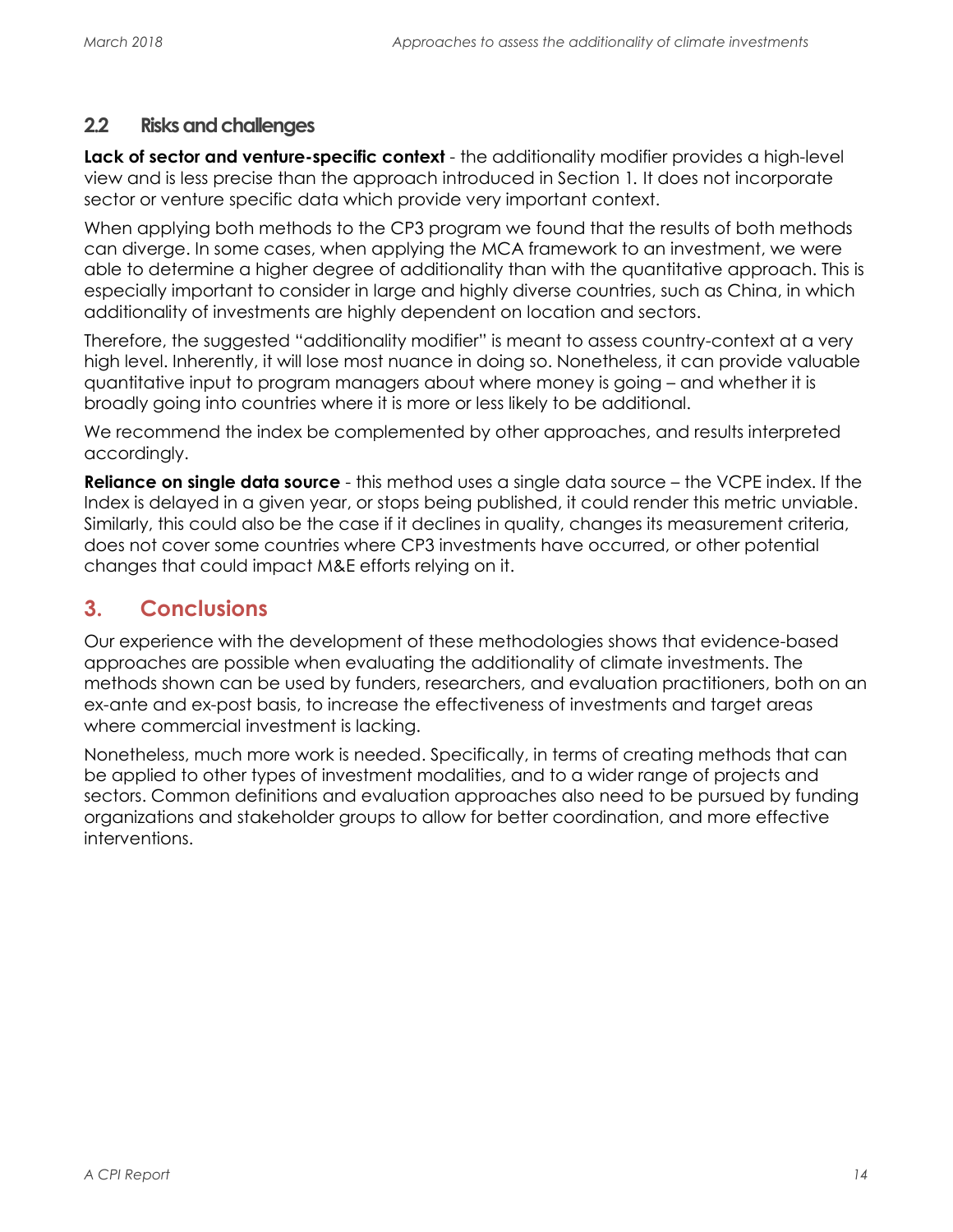# **4. References**

- Bloomberg New Energy Finance (BNEF) and Frankfurt School (FS)- United Nations Environment Programme (UNEP). 2015. "Global Trends in Renewable Energy Investment 2015." Available from: [http://fs-unep-centre.org/publications/global-trends-renewable-energy-investment-](http://fs-unep-centre.org/publications/global-trends-renewable-energy-investment-2015)[2015](http://fs-unep-centre.org/publications/global-trends-renewable-energy-investment-2015)
- Bloomberg New Energy Finance (BNEF). 2015a. "Climatescope 2015." Available from: <http://global-climatescope.org/en/>
- Bloomberg New Energy Finance (BNEF). 2015b. "Climatescope 2015 Methodology." Available from: [http://global-climatescope.org/en/download/docs/climatescope-2015](http://global-climatescope.org/en/download/docs/climatescope-2015-methodology-en.pdf) [methodology-en.pdf](http://global-climatescope.org/en/download/docs/climatescope-2015-methodology-en.pdf)
- Brown, J, 'Climate Finance additionality: emerging definitions and implications' Climate Funds Update, Policy Brief No. 2, 2010
- Donor Committee for Enterprise Development (DCED). 2014. "Demonstrating Additionality in Private Sector Development Initiatives: A Practical Exploration of Good Practice for Challenge Funds and other Cost-Sharing Mechanisms." Available from: <http://www.enterprise-development.org/page/demonstrating-additionality>
- Emerging Markets Private Equity Association (EMPEA). 2015. "Global Limited Partners Survey: Investor's Views on Private Equity in Emerging Markets 2015." Available from: [http://empea.org/\\_files/listing\\_pages/2015\\_lp\\_survey\\_web\\_reduced\\_file\\_size.pdf](http://empea.org/_files/listing_pages/2015_lp_survey_web_reduced_file_size.pdf)
- IESE Business School of the University of Navarra. (IESE). 2015. "VC/PE Country Attractiveness Index." "VCPE Country Attractiveness El Salvador" and "VCPE Country Attractiveness China." Available from:<http://blog.iese.edu/vcpeindex/elsalvador/> and <http://blog.iese.edu/vcpeindex/china/>
- Institute of Development Studies (IDS) and Private Infrastructure Development Group (PIDG). 2012. "[Development F](http://www.ids.ac.uk/publication/development-finance-institutions-and-infrastructure-a-systematic-review-of-evidence-for-development-additionality)inance Institutions and Infrastructure: A Systematic Review of Evidence for Development **Additionality**." Available from: [http://www.ids.ac.uk/publication/development-finance-institutions-and-infrastructure-a](http://www.ids.ac.uk/publication/development-finance-institutions-and-infrastructure-a-systematic-review-of-evidence-for-development-additionality)[systematic-review-of-evidence-for-development-additionality](http://www.ids.ac.uk/publication/development-finance-institutions-and-infrastructure-a-systematic-review-of-evidence-for-development-additionality)
- International Finance Corporation (IFC). 2010. "IFC's Additionality: A Primer." Available from: [http://www.ifc.org/wps/wcm/connect/696f81804b06f2adb09afa888d4159f8/Additionality\\_](http://www.ifc.org/wps/wcm/connect/696f81804b06f2adb09afa888d4159f8/Additionality_Primer.pdf?MOD=AJPERES) [Primer.pdf?MOD=AJPERES](http://www.ifc.org/wps/wcm/connect/696f81804b06f2adb09afa888d4159f8/Additionality_Primer.pdf?MOD=AJPERES)
- International Finance Corporation (IFC). 2015. "IFC Catalyst Fund Q3 2015 Portfolio Report"
- International Renewable Energy Agency (IRENA). 2015. "Renewable Power Generation Costs in 2014." Available from:

[http://www.irena.org/DocumentDownloads/Publications/IRENA\\_RE\\_Power\\_Costs\\_2014\\_rep](http://www.irena.org/DocumentDownloads/Publications/IRENA_RE_Power_Costs_2014_report.pdf) [ort.pdf](http://www.irena.org/DocumentDownloads/Publications/IRENA_RE_Power_Costs_2014_report.pdf)

London School of Economics (LSE). 2015. "[The 2015 Global Climate Legislation Study](http://www.lse.ac.uk/GranthamInstitute/wp-content/uploads/2015/05/ELSALVADOR.pdf) – El [Salvador](http://www.lse.ac.uk/GranthamInstitute/wp-content/uploads/2015/05/ELSALVADOR.pdf)." Available from: [http://www.lse.ac.uk/GranthamInstitute/wp](http://www.lse.ac.uk/GranthamInstitute/wp-content/uploads/2015/05/ELSALVADOR.pdf)[content/uploads/2015/05/ELSALVADOR.pdf](http://www.lse.ac.uk/GranthamInstitute/wp-content/uploads/2015/05/ELSALVADOR.pdf)